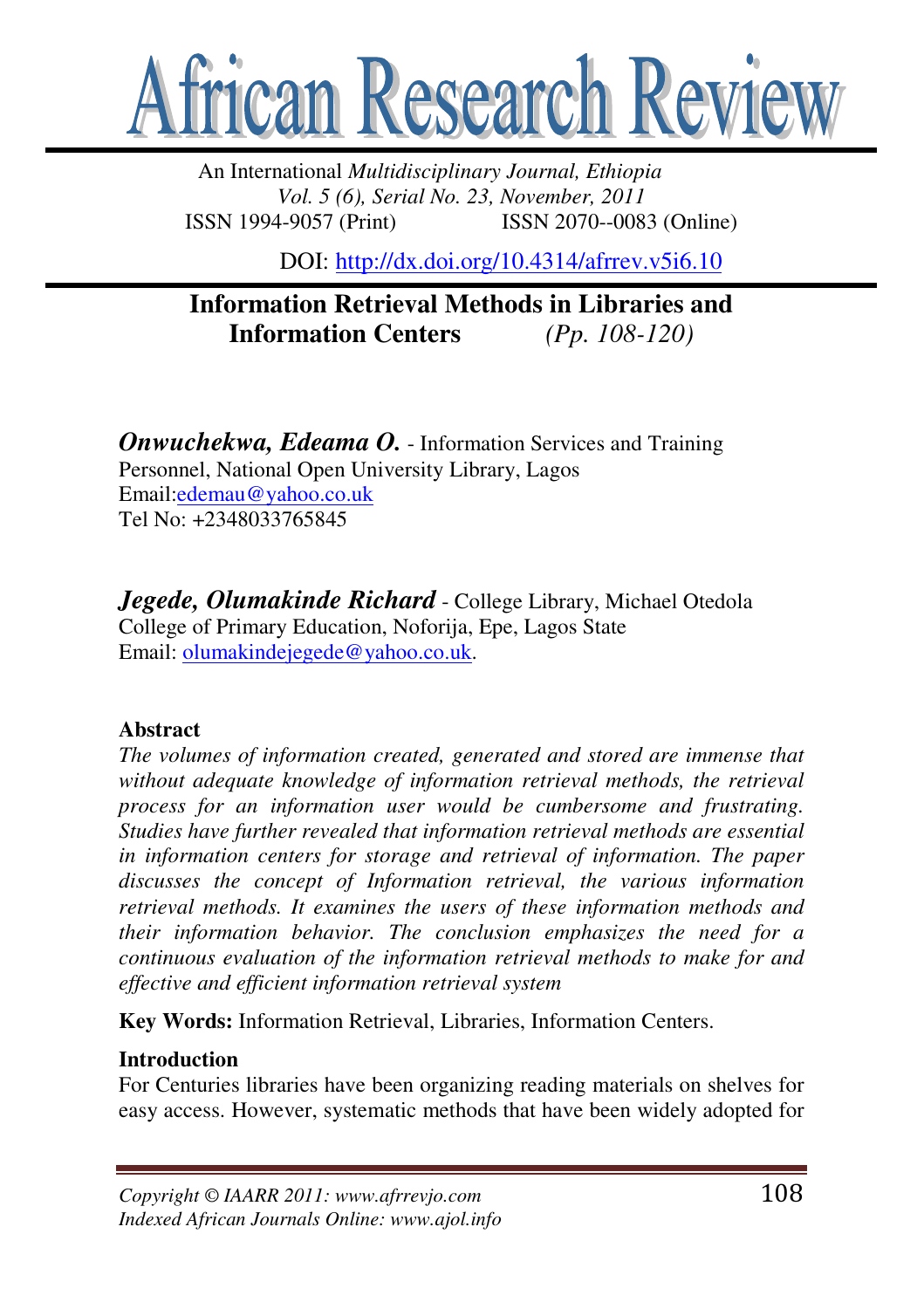the organization of library materials and their recordings for use by readers came into being a little more than a century ago.

Today's information professionals should know and be conversant with the traditional information retrieval tools and methods like classification, cataloguing, and vocabulary control as well as the traditional manual indexing systems. This is because these traditional methods show the process of evolution of information retrieval and most importantly, many recent developments in information retrieval in web and digital library environments have their roots in these traditional tools and methods.

Different measures are currently taken for informing users about various materials accessible through a given digital or hybrid library.

#### **The concept of information retrieval**

According to Spack and Willet (1997), the term Information retrieval was coined in 1952 and gain popularity in the research communities from 1961. At that time, Information retrieval's organizing function was seen as a major advance in libraries that were no longer just storehouses of books, but as places where information was catalogued and indexed.

The concept of information retrieval presupposes that there are some documents or records containing information that have been organized in an order suitable for easy retrieval.

An information retrieval system is designed to retrieve the documents or information required by the user community. It should make the right information available to the right user. Thus, an information retrieval system aims at collecting and organizing information in one or more subject areas in order to provide it to the user as soon as it is asked for.

Lancaster (1968) comments in Chowdhury (1999) that an information retrieval system does not inform i.e change the knowledge of the user on the subject of his enquiry; it merely informs him of the existence or nonexistence and whereabouts of documents relating to his request.

The information retrieval system serves as a bridge between the world of creators or generation of information and the users of that information. Two broad categories of information retrieval have been identified:

- In-house Information retrieval
- Online Information retrieval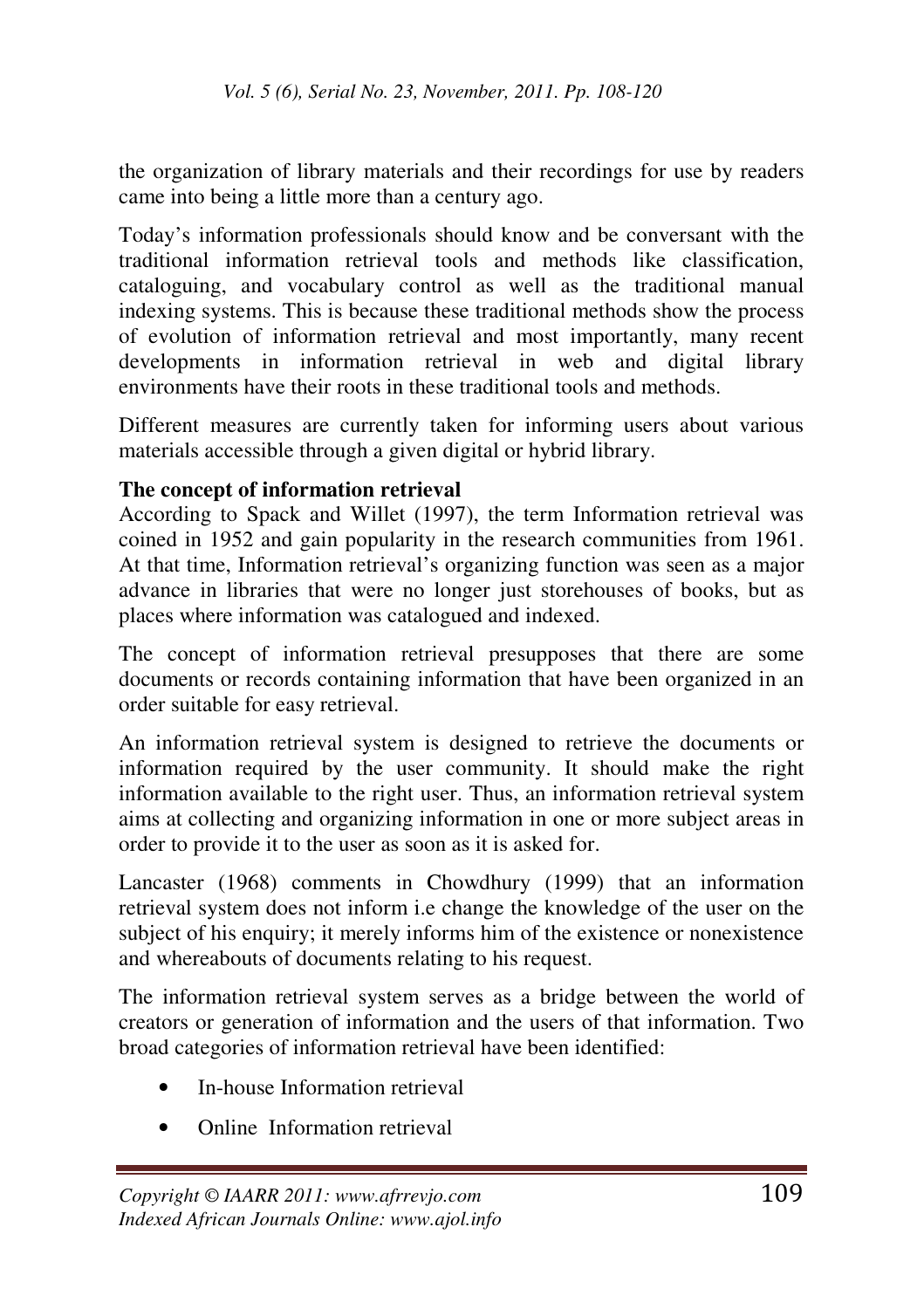In-house Information retrieval systems are set up by a particular library or information centre to serve mainly the users within the organization. An example of an in-house database is the library catalogue. Online public access catalogue (OPAC) provides facilities for library users to carry out online catalogue searches, and then check the availability of the item required.

By online information retrieval systems, we mean those that have been designed to provide access to remote databases to a variety of users. Such services are available mostly on commercial basis, and there are a number of vendors that handle this sort of service.

Writers in times past have suggested that an effective and reliable information retrieval system must have provision for:

- Prompt dissemination of information
- Filtering of information
- The right amount of information at the right time
- Browsing,
- Getting information in an economical way
- Current literature
- Interpersonal communication and
- Personal help.

In a typical library environment there are two categories of users, the library and information personnel and the end users. Library and information personnel often act as intermediaries and they may also act as end users seeking for information for their own use or for decision making.

All information retrieval systems should be user oriented. As such the interest of every user should be given due importance at every point of information storage and retrieval.

#### **Information retrieval methods**

Libraries have been in existence since the beginning of writing and have served as a repository of the intellectual wealth of society. As such, libraries have always been concerned with storing and retrieving information in the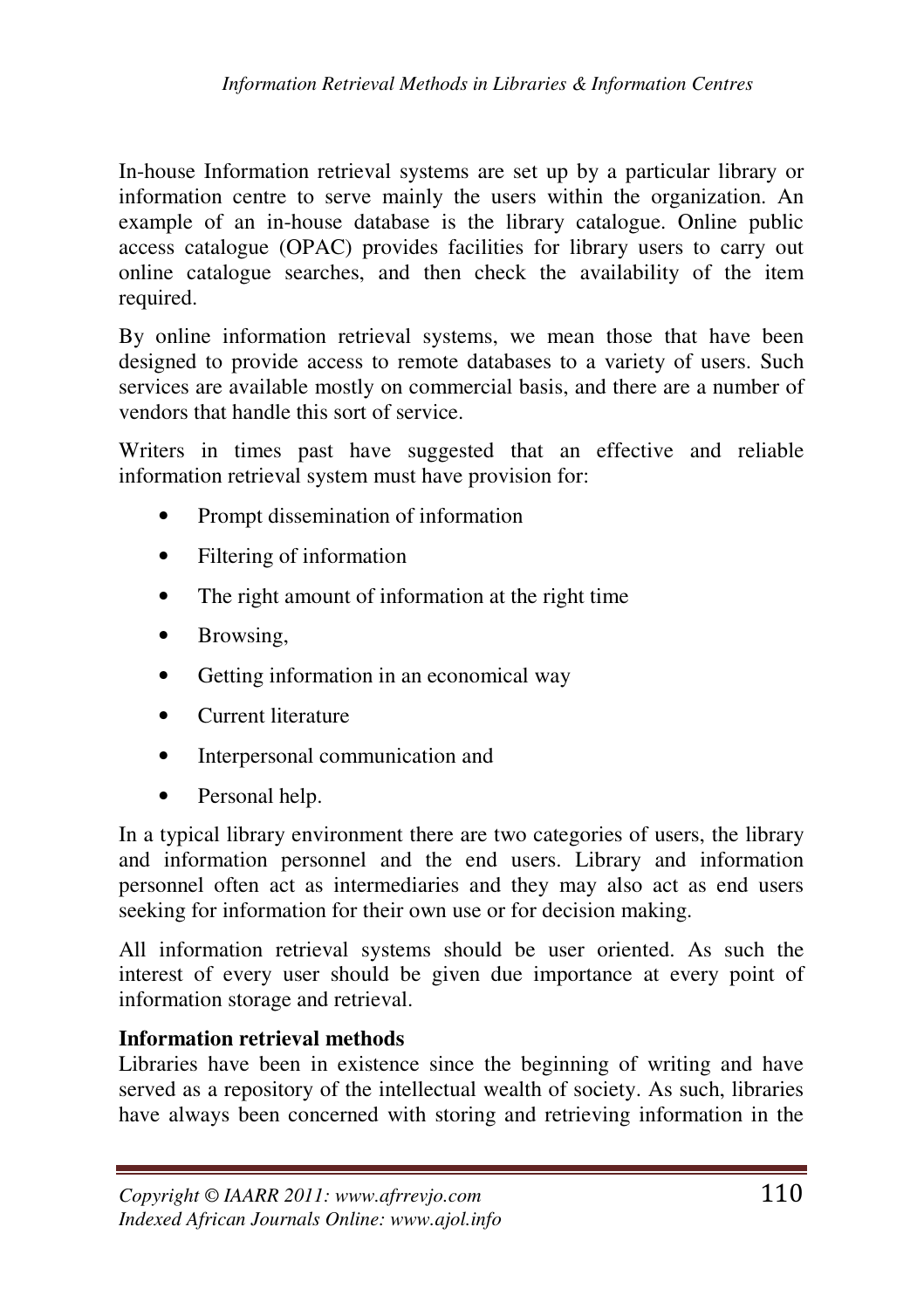media it is created on. As the quantities of information grew exponentially, libraries were forced to make maximum use of information retrieval methods to facilitate the storage and retrieval process.

#### **Cataloguing and metadata**

In 1876 Melvin Dewey developed a systematic scheme of library classification, which became a unique tool for organizing library materials on the shelves. In the same year Charles A. Cutter brought out rules for a dictionary catalog, which enabled librarians to record systematically the library holdings in the form of catalogue entries that could be consulted easily by the user community.

Since then a number of schemes of library classification and catalogue codes have been developed to aid the process of organizing library materials systematically and to make for easy retrieval of information materials.

Svenonius (2000) lists the following major objectives of a catalogue, identified by cutter, as being:

To enable a person find a book by:

- Author
- Title
- Subject

To show what the library has:

- By a given author
- On a given subject
- In a given literature

To assist in the choice of a book

- By edition
- By character

But the above objectives as stated by Cutter were slightly modified by Lubetzky and then formally adopted at an International Conference on Cataloguing Principles held in Paris in 1961. In 1997, the objectives of a catalogue were reformulated as follows by an IFLA (International Federation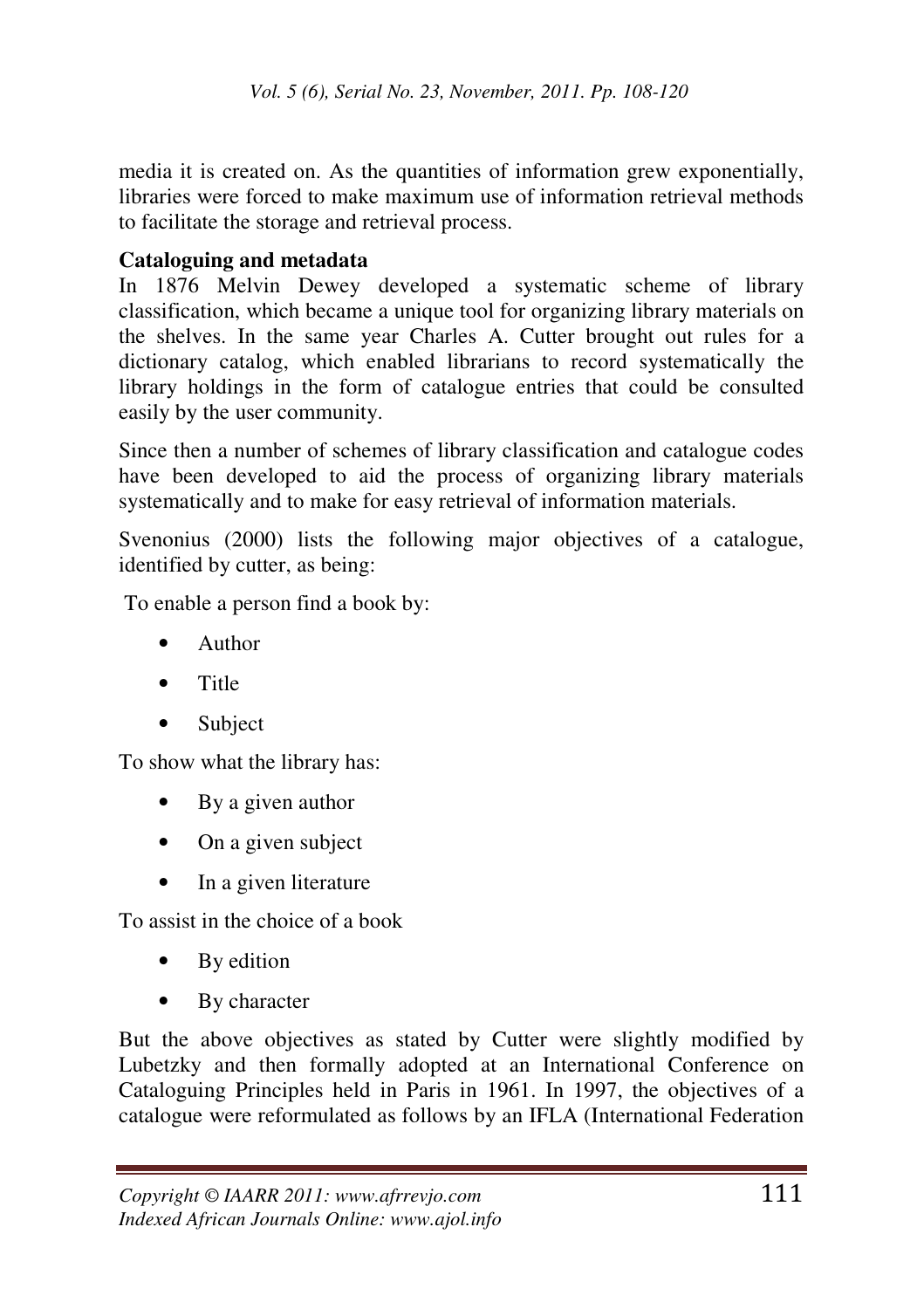of Library Associations and Institutions) study group to suit the automated cataloguing environments.

- To find entities that corresponds to the user's search criteria
- To identify an entity
- To select an entity that is appropriate to the user's needs
- To enquire or obtain access to the entity described.

In the works of Su (1994), Large and Behesti(1997), Online public catalogues(OPAC) were first used in mid 1970s, it was only at the beginning of the next decade that a significant number of libraries switched from card catalogues to automated catalogues. However, those first catalogues were usually modules linked to the automated circulation system and had brief catalogue records and very limited functionality.

Online public catalogues (OPACs) are the interfaces that help users communicate with the collection(s) of a library. Typically OPACs allow users to search the library's catalogue, and also provide other facilities, such as checking borrower records, reserving reading materials, library news bulletins, and so on. Several changes have taken place and OPACs have improved significantly since then.

Internet resources vary significantly in terms of their content (text, numeric, audio, image video, etc), file format, availability, URL (uniform resource locator) or the address of a web page and so on. Some new rules and guidelines are required to help cataloguers make information retrieval easy and effective.

## **Metadata**

Schwartz (2001) mentions that the term metadata, thus far used primarily in the field of database management, began to appear in LIS literature in the mid- 1990s. However, within a short period the topic became very popular area of research concentration, giving rise to several hundred publications.

Metadata has been classified into five categories on basis of their use:

- administrative metadata used in managing and administering information resources
- descriptive metadata used to describe or identify information resources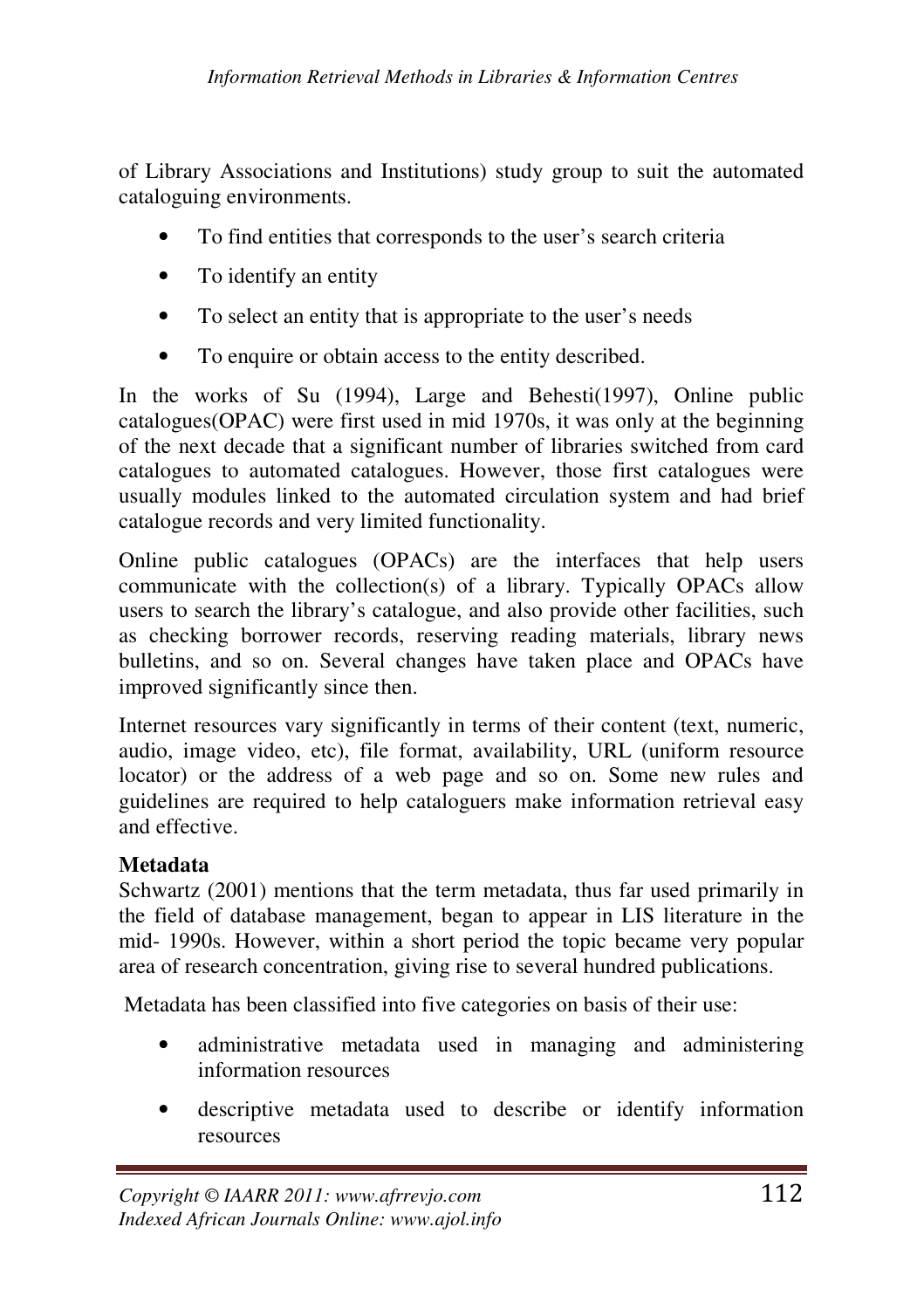- preservation metadata related to the preservation management of information resources
- use metadata related to the level and types of use of information resources

Metadata supports a variety of operations and the users of the metadata may be human beings or computer programs. The primary functions of metadata are to facilitate the identification, location, retrieval, manipulation and use of digital objects in a networked area.

Metadata has become an important issue for information organization since the advent of the internet and the web. Digital Libraries have led to an increased awareness of the need for metadata for diverse categories of items available in digital format.

#### **Classification**

The first library classification Scheme was developed by Melvil Dewey in1876.Universal Decimal Classification (UDC) was the second major classification scheme to appear. The Library of Congress Classification Scheme (LC) is another classification scheme; it is an example of a semi enumerative scheme of classification which provides a long list of all the classes in the universe of subjects.

Although classification schemes were mainly designed for organizing bibliographic items on the library shelves, many librarians and information professionals have also used library classification schemes for organizing information resources electronically. Typical examples are:

BUBL LINK: which provides access to catalogue of over 11,000 selected internet resources is catalogued according to DDC on all academic sources. Users can search the catalogue by selecting a Dewy class for example, 300 Social Sciences or by selecting a term /phrase from the alphabetical index. Thus a user can gain access to the digital resources by a classified list or through an alphabetical list of subjects

CYBERDEWEY: Is another example of the use of DDC in organizing digital information resources and dates from 1995 when David Mundie used DDC to organize internet information. The Cyber Dewey has similar features like the Bubllink where the user can select a specific Dewy class or term or phase from the alphabetical index to search the catalogue.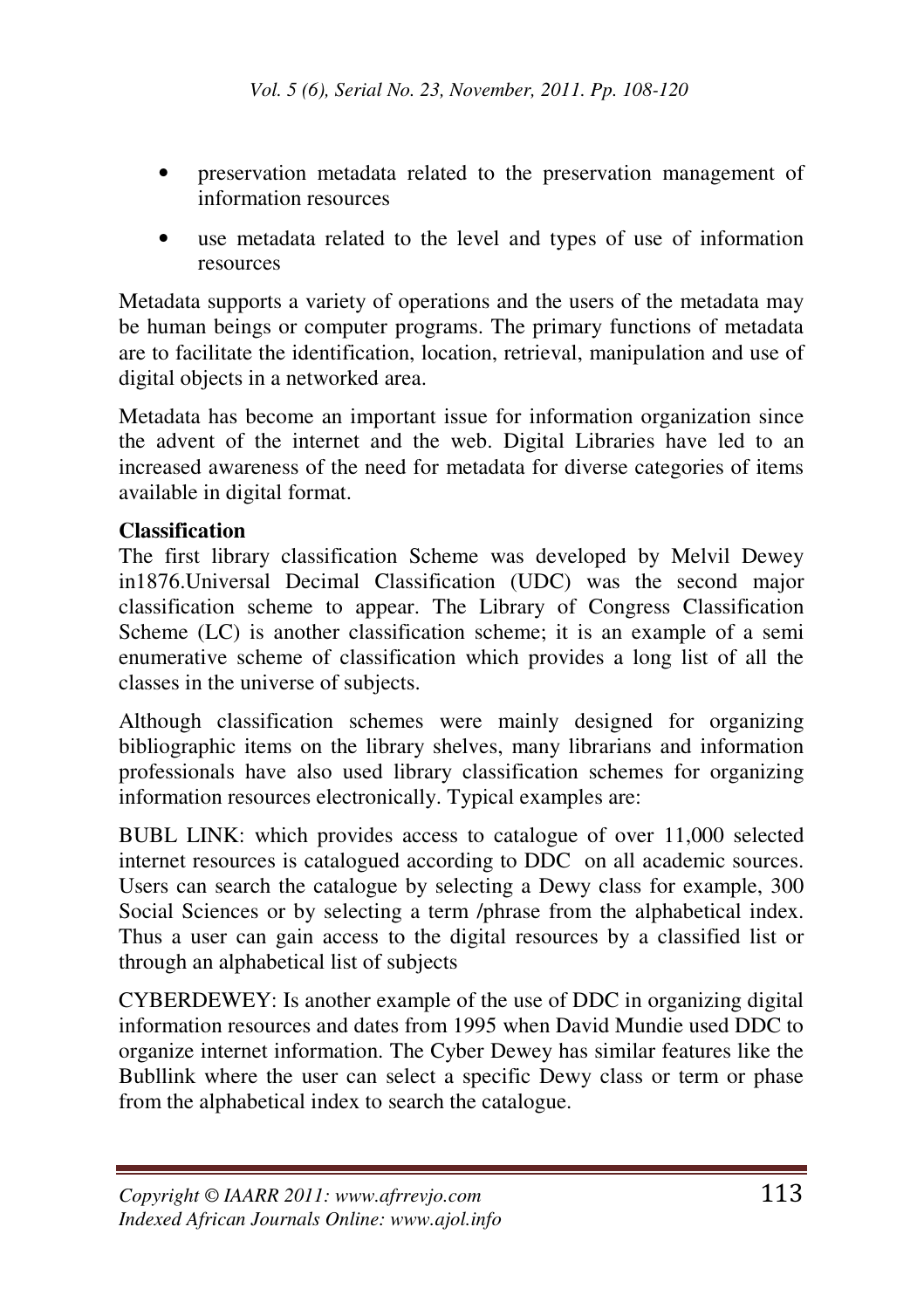EEVL: Enhanced and Evaluated Virtual Library uses the EI Classification Scheme.

It is created and coordinated by a team of information specialists from a number of universities and institutions to provide access to digital information in engineering, mathematics and computing. From the main webpage of EEVL, Users can select a subject and once a subject is chosen a list of subclasses appears; the user can go down the hierarchy and finally get a list of items on a specific class or topic.

#### **Indexing**

Xin Lu (1990) writes that in the ideal document retrieval environment, a document or query statement is represented by a group of distinct index terms as well as the semantic relationships between these terms, so that retrieval could be based on a structure of semantic relationship.

Macleod (1990) also adds that documents are retrieved on the basis of the correspondence between search terms expressed in the query and the index terms in the document.

Indexing systems designed to assist in the retrieval of documents operate by assigning index terms to the analyzed subject of each document either manually or automatically.

The most difficult part of indexing is that phase where two different indexers analyze the content of a given document in two different ways resulting in two different index entries.

On the other hand, it has been observed by information retrieval experts that indexing tends to be more consistent when the vocabulary used is controlled, because indexers are more likely to agree on the terms needed to describe a particular topic if they are selected from a pre established list than if a free hand is given. And it is also easier on the users/ searchers part to identify the terms appropriate to the information need if the terms must be selected from a definitive list.

Both subject heading list and thesauri contain alphabetically arranged terms with necessary cross references and notes that can be used for indexing or searching n an information retrieval environment.

The different kinds of vocabulary control tools include subject heading list, thesauri and the thesaurofacet .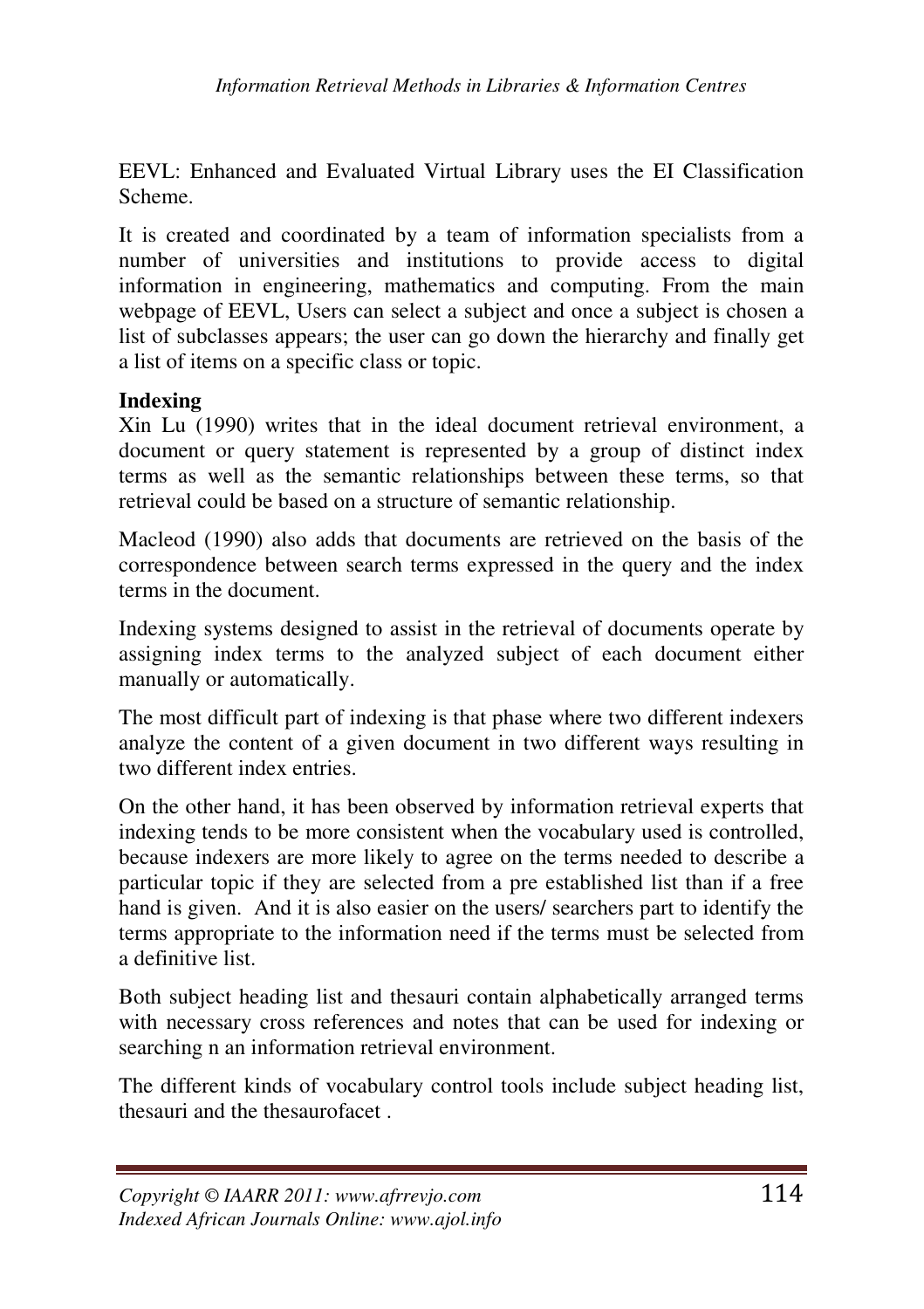Rowley (1992) defines a thesaurus as a compilation of words and phases showing synonyms and hierarchical and other relationships and dependencies, the function of which is to provide a standardized vocabulary for information systems. The function of the thesaurus is to exert terminology control in indexing and to aid in searching by alerting the searcher to the index terms that have been applied.

The thesaurofacet is a specialized kind of retrieval language with both a thesaurus type and classification type each containing some unique item to itself and not found in the other. The obvious advantage of a thesaurofacet is that it is used for arranging books on the shelves of a special Library as well as for indexing the terms in a database.

Some of these tools especially the subject heading list in catalogues have also been used to organize internet resources like the Infomine, Biome, Sosig etc.

With the development of technology, an automatic indexing is when the assignment of content identifiers is done with the aid of modern computer facilities. In automatic indexing environment; the lack of human expertise can be overcome by intelligent use of frequent vocabularies in stored records and information request.

Other advantages of automatic indexing are the maintenance of consistency in indexing, indexing time is saved, index entries are produced at a lower cost and better retrieval effectiveness is achieved.

#### **Abstracting**

A lot of authors have defined the abstract from different points of view. Lancaster (2003) defines an abstract as a brief but accurate representation of the contents of a document and he opines that an abstract is different from an extract, an annotation or summary

Rowley (1996 ) defines an abstract as a concise and accurate representation of the content of a document in a style similar to that of the original document. She adds that an abstract covers all the main points made in the original document and usually follows the style and the arrangement of the parent document.

Abstracts as documentary products always take the form of short texts either accompanying the original document or included in its surrogate.

Different criteria have been used by other information scientist to categorize the different kinds of abstracts and they are: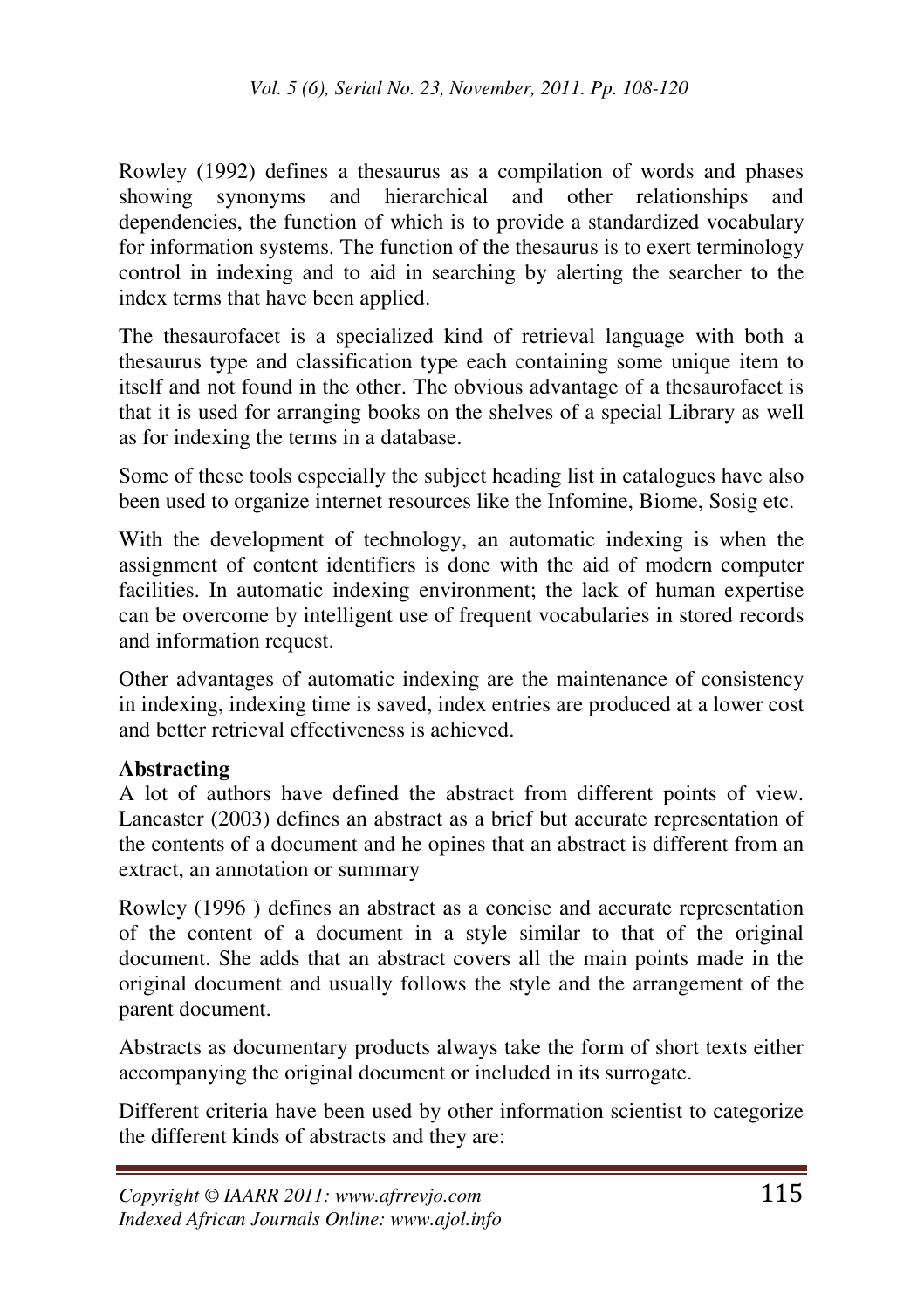- Abstract by writer: these are abstracts written by authors, subject experts, or by professional abstractors.
- Abstracts by purpose are written to serve different purposes for example informative abstract, indicative abstracts, critical and special purpose abstract.
- Abstract by form is another different kind of abstract and can be differentiated as structured abstract, mini abstract and telegraphic abstract.

With the rapid increase in the availability of full text and multimedia information in digital form, the need for automatic abstracts or summaries as filtering tool is becoming extremely important. Craven (2000) in his works proposes a hybrid abstracting system in which some task are performed by human abstractors and others by an abstractors assistance software.

#### **Users of information retrieval methods**

The user is the focal point of all information retrieval systems because the sole objective of any information storage and retrieval is to transfer information from the source to the user. This makes it very necessary that the information manager should have an understanding of the nature and number of users, their activities (information requirements, information seeking behavior) etc.

The term "user" is quite ambiguous; there are several types of users of an information system. Within the context of an organization there could be the actual users, potential users, expected user etc.

Users may be limited by the organization they work for, by the nature of their work or profession, by age, sex or other social groups. On the other hand user categories may be identified by the nature of the libraries they use:

For an academic library, the primary users are students, teachers, researchers, administrators etc.

For special or research libraries, the primary users may be categorized as researchers, planners, policymakers, scientists and so on.

In the public Library environment, anyone can be a user (members of the general public) Children, students, housewives, the literate, neo-literate etc.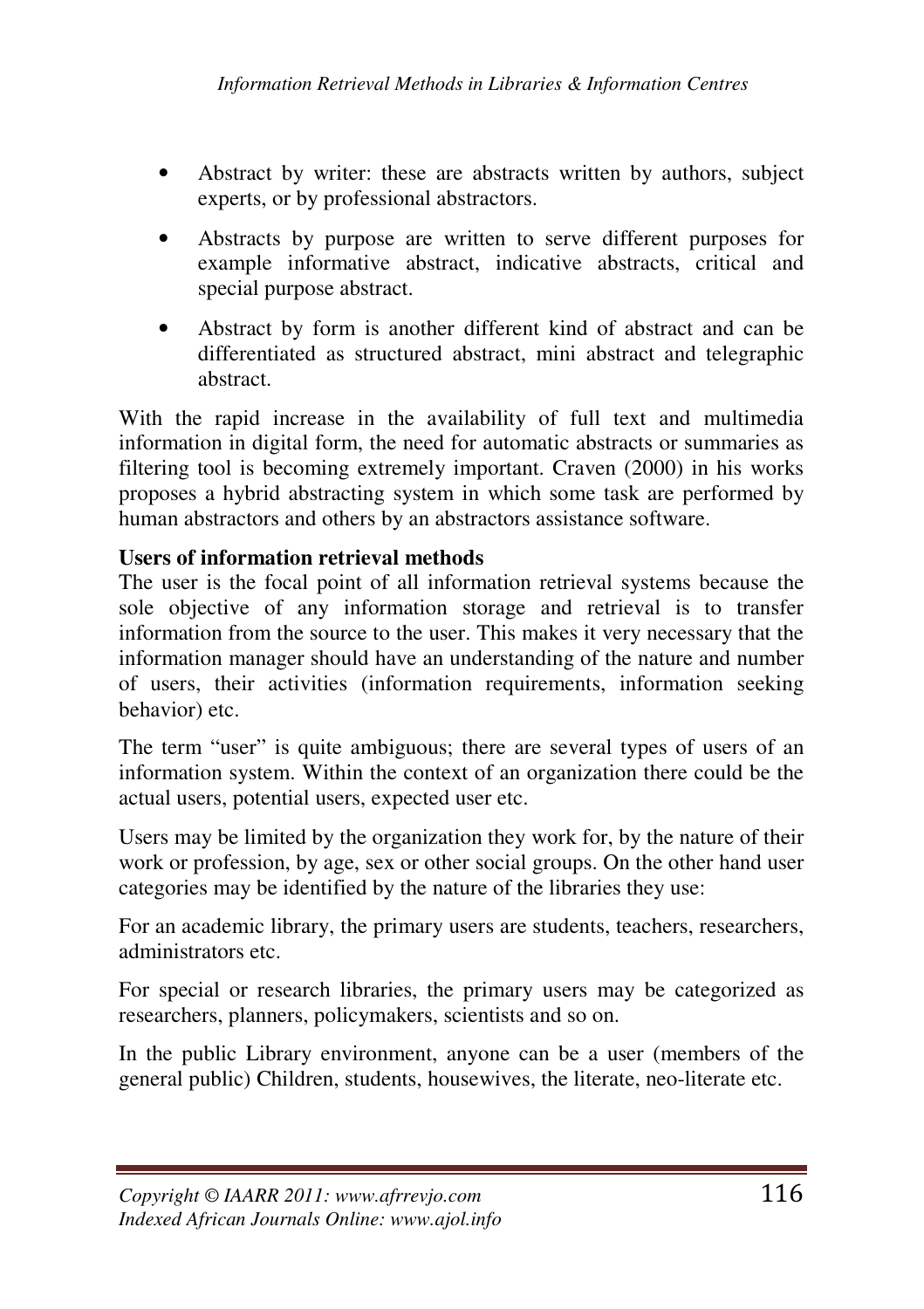#### **Information seeking behaviour of users**

Information Seeking behavior or the pattern of using information retrieval systems depends on a number of factors. Some of the general points that affect the information seeking behavior of the user are:

- the users' awareness of, and ability to access other sources of information
- the users relationship with the information unit concerned
- the information unit's ease of accessibility
- the users working conditions
- the time available to the user for consulting information systems
- the amount of competition that exist in the user's field of activities
- the users past experience or knowledge
- how easily the user gets on with other people
- how friendly, knowledgeable, and efficient are the members of the information unit.
- the various products and services of the information

Various methods have been employed in user studies over the past decades, for example Wilson (1994) and Gorman and Clayton (1997) have discussed some such as:

- Questionnaires, interviews, case studies etc.
- Observation of events, reviews if diaries etc and
- Study of internal processes.

Users Studies are very essential for prescription, improvement and efficiency of information services.

#### **Conclusion**

According to Chowdhury (1999), an evaluation is basically a judgment of worth. The two basic parameters for measuring an information retrieval system are the Effectiveness and the Efficiency.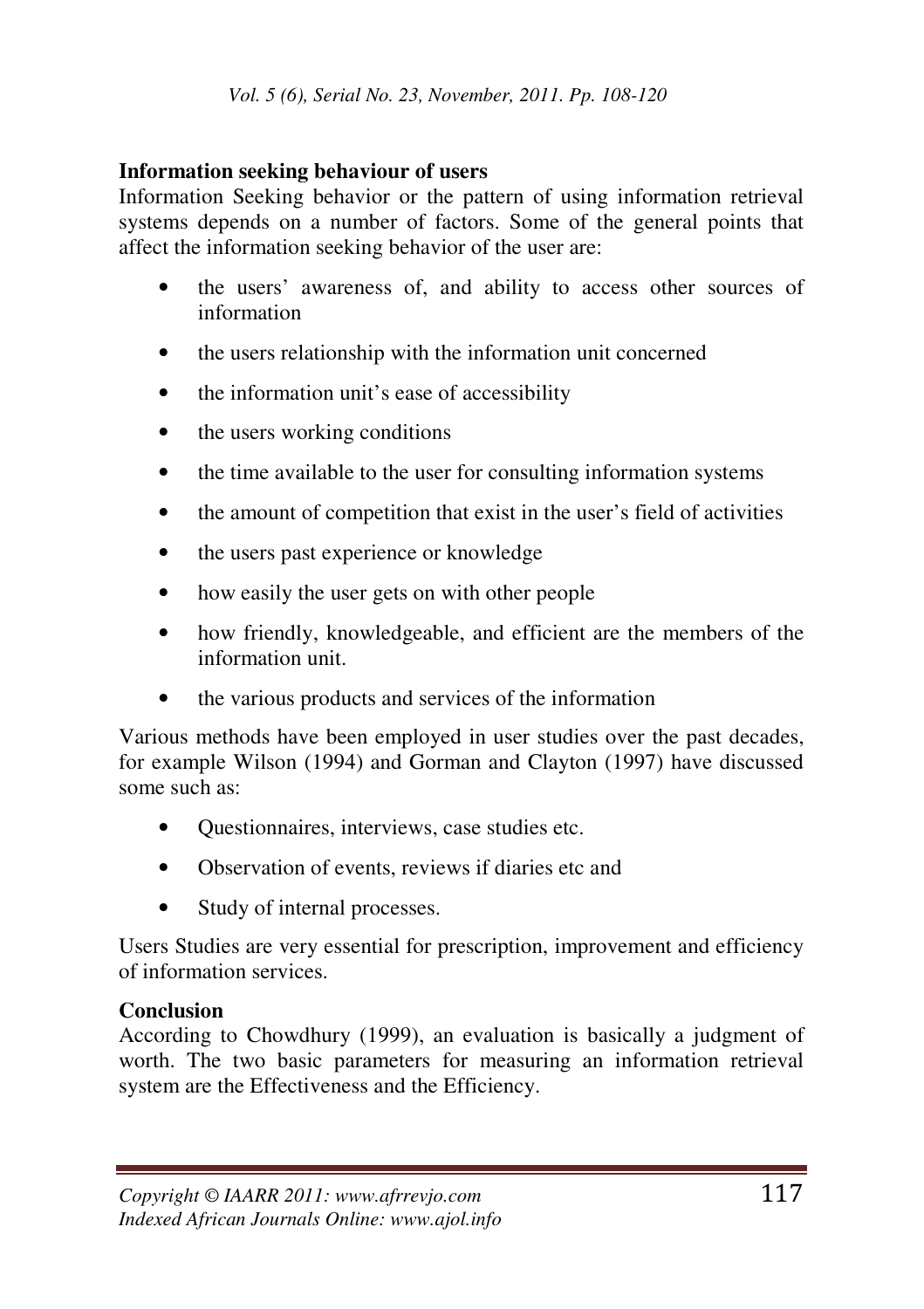The effectiveness may be a measure of how far it can retrieve relevant information while withholding non-relevant information. By Efficiency, it is how economically the system is achieving its objective.

An evaluation study investigates the degree to which the proposed goals and expectations have been achieved or the degree to which these can be achieved.

From time to time the information retrieval methods of an information centre should be reviewed and evaluated.

#### **References**

- *Anglo-American cataloging rules*, (1999). 2nd ed, 1998 revision, Joint Steering Committee for Revision of AACR , Library Association, American Library Association and Canadian Library Association. Available: www.ifla.org/VII/s36/pubs/drg03.htm
- BUBL Link. Available at WWW.bubl.ac.uk
- Craven, T. C.(1993). 'A Computer-aided abstracting tools kit', *Canadian Journal of Information science, vol 18,* 19-31.
- Craen, T.C.(1988). 'Text network display editing with Special reference to the production of customized abstracts', Canadian journal of information science, 13, 59-68.
- Craven, T, (1996). An Experiment in the use of tools for computer-assisted abstracting. In:  $\overrightarrow{ASIS}$ '96: Proceedings of the  $59<sup>th</sup>$  ASIS Annual Meeting 1996.Baltimore, MD, October 21-24, 1996, Vol.33, Medford, NJ, Information Today , 203-8.
- Craven,T.C.(2000). 'Abstracts Produced using Computer Assistance', Journal of the American Society for Information science, 745-56.
- CyberDewey: the fast well organized internet directory. Available at www.anthus.com/cyberDewey.htmI
- Engineering E-Library, Sweden: the Sweden: the Swedish Universities of Technology Libraries. Available at http: //eels.lub.lu.se/.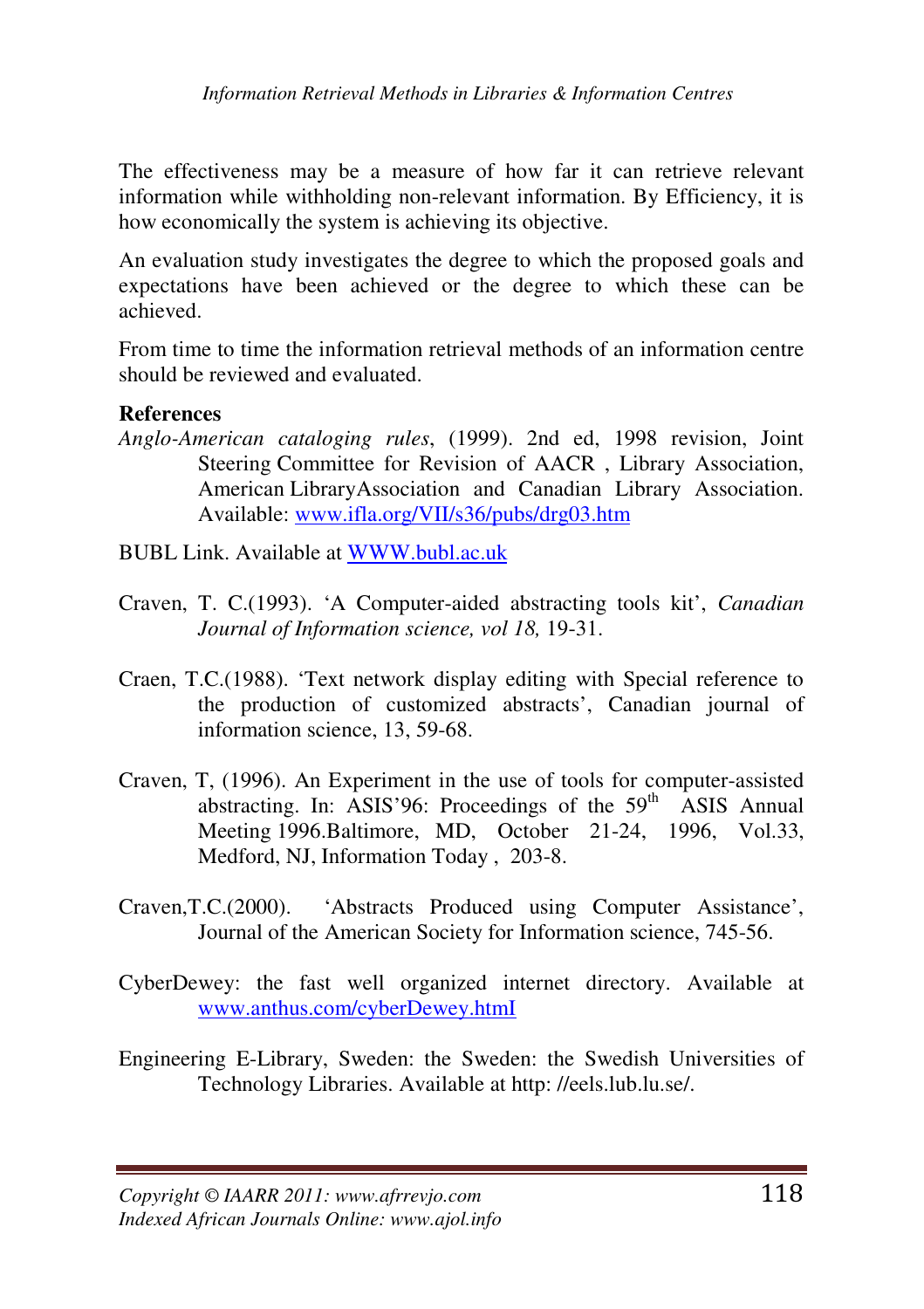- Frants, V.I., Shapiro ,J. and Voiskunskii ,(1997). Automated Information Retrieval: theory and methods, San Diego, Academic Press.
- Hildreth, C.R., (1998).'Online Library Catalogues as IR system: what can we learn from research .In Yates-Mercer,P.A (ed.),*Future trends in information science and technology* , Taylor Graham ,9-25.
- Korfhage , R.R.,(1997). Information Storage and Retrieval, New York, John Wiley.
- Kowalski, Gerald, Mark T.( 2000). *Information storage and retrieval systems:theory and implementation*. Hingham, MA, USA: Kluwer Academic Publishers.
- Large,A. and Behesti , J.,(1997). 'OPAC: a research review',*Library and information science research, (19)*111-33.
- Lancaster, F., Elliker, C. and Colonell, T. H., 'Subject analysis', *Annual review of information science and technology , 24,* 34-84.
- Liston.D. and Schoene, L, (1978).A systems approach to the design of information systems'. In: King D. W.(ed). *Key papers in the design and evaluation of information systems*, New York, Knowledge Industry.
- Olson, N. B. (2003). (ed). *Cataloging internet resources: A manual and practical guide*,2nd edn..
- Rasmussen, E., (1999).'Libraries and bibliographical systems'. In Baeza-Yates,R. and Ribeiro-Neto, B., Modern information retrieval, ACM Press,397-413
- Rowley, J (1994). 'Aspects of a library systems methodology', *Journal of information science,* 20 (1), 41-5.
- Rowley, J.(1996).*The basics of information systems*, 2nd ed, London, Library Association Publishing.